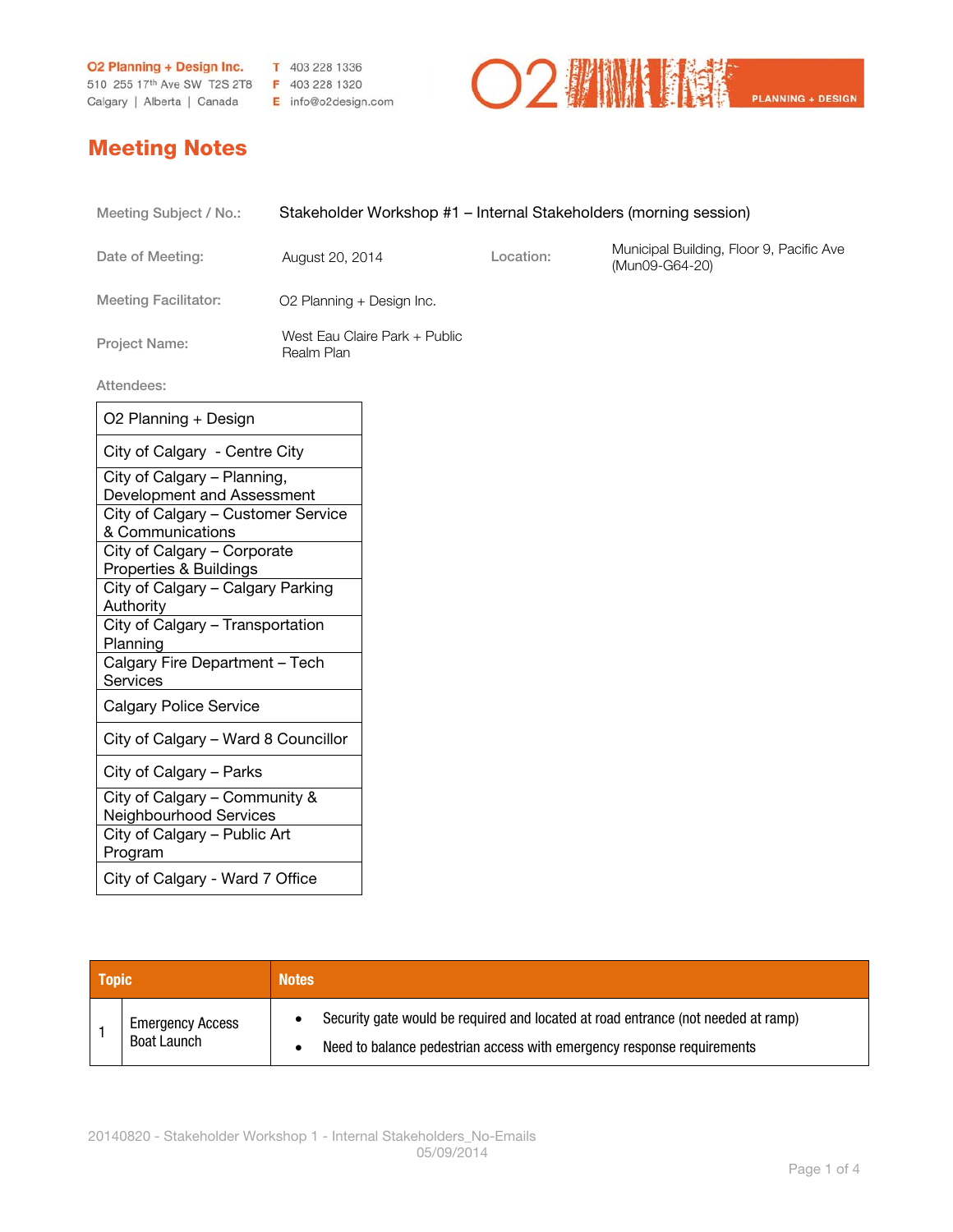| <b>Topic</b> |                             | <b>Notes</b>                                                                                                                                                                                                                                                                                                                           |
|--------------|-----------------------------|----------------------------------------------------------------------------------------------------------------------------------------------------------------------------------------------------------------------------------------------------------------------------------------------------------------------------------------|
|              |                             | 6m wide access required with ability to withstand approximately 85,000 lbs load (Calgary<br>$\bullet$<br>Fire Department - Technical Services could provide more detailed information on specific<br>requirements)                                                                                                                     |
|              |                             | Currently acts as a public node (views to Peace Bridge, people bike and sit, dipping your feet<br>in the water, informal public boat launch)                                                                                                                                                                                           |
|              |                             | Boat launch operators do not want vehicle access (do not want an associated parking lot)                                                                                                                                                                                                                                               |
|              |                             | If this becomes a major public node, there will be issues when an emergency ensues and<br>public needs to be moved to access river                                                                                                                                                                                                     |
|              |                             | Observation platforms adjacent to boat launch could offer views of Peace Bridge and allow<br>$\bullet$<br>users to overlook when emergency response is using the boat launch                                                                                                                                                           |
|              |                             | General emergency access use along pathway system<br>٠                                                                                                                                                                                                                                                                                 |
|              |                             | Maintenance of boat launch should be considered<br>٠                                                                                                                                                                                                                                                                                   |
|              |                             | Keeping/making it attractive so it blends in with adjacent use yet retains full functionality                                                                                                                                                                                                                                          |
|              | Helipad                     | S.T.A.R.S. is the primary user group along with private use<br>٠                                                                                                                                                                                                                                                                       |
|              |                             | Helipad is crown land and under federal regulation<br>٠                                                                                                                                                                                                                                                                                |
| 2            |                             | Who maintains Helipad landscape?                                                                                                                                                                                                                                                                                                       |
|              |                             | Helipad is going to stay - safety requirements need to be respected (site elements within the<br>٠<br>helipad flight zone cannot be tall (refer to standards))                                                                                                                                                                         |
|              | Contextual<br>Relationships | Consideration as a link between East Village and West Village<br>$\bullet$                                                                                                                                                                                                                                                             |
|              |                             | Scope extension and consideration of river frontage between 10 <sup>th</sup> and 14 <sup>th</sup> Street (as this<br>would connect to West Village)                                                                                                                                                                                    |
|              |                             | West Eau Claire is a regional park attraction, commuter route and local park. Balancing these<br>٠<br>needs will be quintessential to the success of the park.                                                                                                                                                                         |
|              |                             | Peace Bride is a tourist landmark and draws visitors from Calgary and beyond to the park                                                                                                                                                                                                                                               |
| 3            |                             | The Concord development is a large private usage, threshold between public and private will<br>need to be considered. Most likely blocked off to public use.                                                                                                                                                                           |
|              |                             | $8th$ Street Corridor Study has already considered the extension of $8th$ Street to the riverfront.<br>Their investigation and corridor design should be considered when designing the interface<br>between the two projects. Balance is important between both projects.                                                              |
|              |                             | $8th$ Street Corridor Study has proposed a monolith at the terminus near the river. This is part<br>$\bullet$<br>of a set, matching the terminus of the corridor at $17th$ Avenue. The monolith design is quite<br>dramatic. The design should be reviewed to keep the intent, but with a better integration with<br>the natural edge. |
|              |                             | There is a need for a balance between regional and community needs.                                                                                                                                                                                                                                                                    |
|              |                             | Thousands of new residents will be living in the area based on the new developments<br>proposed. Therefore, local community use of the park has to be considered in addition to<br>regional and commuter users.                                                                                                                        |
|              |                             | Very interesting ecological and natural area juxtaposed against the linearity of the grid street<br>network                                                                                                                                                                                                                            |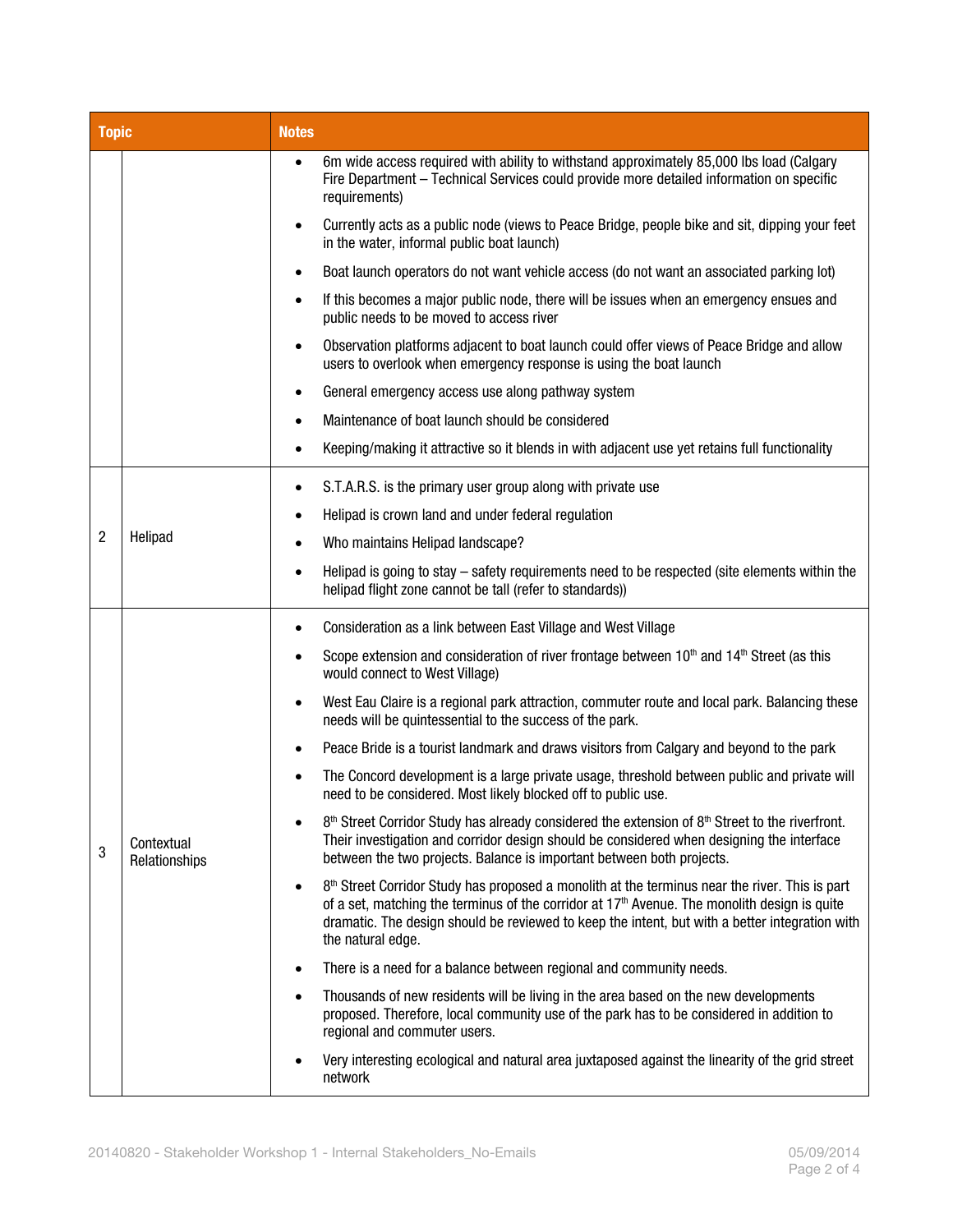| <b>Topic</b> |                                       | <b>Notes</b>                                                                                                                                                              |
|--------------|---------------------------------------|---------------------------------------------------------------------------------------------------------------------------------------------------------------------------|
| 4            | Ecological / Riparian<br>Area         | Natural surveillance would improve safety along riparian zone (ensuring sightlines from<br>adjacent path into the area)                                                   |
|              |                                       | Riparian zone is accessed from both sides; pedestrian as well as rafters using the area as a<br>stopover                                                                  |
|              |                                       | Soft edge is a juxtaposition against the hard north rip-rap edge                                                                                                          |
|              |                                       | Riparian areas should be protected, enhanced, and managed<br>$\bullet$                                                                                                    |
|              |                                       | Important that the park is kept green, flexible and should not be overly formalized with<br>hardscape                                                                     |
|              | <b>Site Elements</b>                  | Existing site elements should be considered from a safety perspective                                                                                                     |
| 5            |                                       | 20 minute bench on Stephen Avenue is angled to make sitting for longer than 20 minutes<br>uncomfortable                                                                   |
|              |                                       | Leasing of park space for commercial uses (i.e. River Café, Boxwood, seasonal kiosks) could<br>be explored                                                                |
|              | Pedestrian and Cyclist<br>Integration | Possible to obtain collision records reported along pathway?                                                                                                              |
|              |                                       | A major consideration to project success will be how cyclists and pedestrians will both use<br>the space effectively and safely                                           |
| 6            |                                       | Important not to only consider the commuter in design as many current residents and<br>thousands of new residents will be using the park as well                          |
|              |                                       | Should we be trying to separate pathway users (running, walking, rollerblading, cycling)?<br>$\bullet$                                                                    |
|              |                                       | Time of day is important for pedestrian and cyclist integration (Morning commute, lunch time<br>park use, evening commute and evening use)                                |
|              |                                       | Public realm and commuter balance                                                                                                                                         |
|              | <b>Cycling Strategy</b>               | Cycle tracks should relieve bicycle congestion along riverfront. Though, may not be the case<br>as the riverfront pathways have no traffic lights and offer scenic views. |
|              |                                       | Research cycle track pilot program (5 <sup>th</sup> , 7 <sup>th</sup> and 8 <sup>th</sup> Street)                                                                         |
| 7            |                                       | Visibility issues at 7 <sup>th</sup> Street bikeway gateway                                                                                                               |
|              |                                       | Maintain or improve 7 <sup>th</sup> Street cycle track connections                                                                                                        |
|              |                                       | Connectivity to 5 <sup>th</sup> Street cycle track                                                                                                                        |
|              |                                       | Connection from Peace Bridge to main path should be improved, currently it is too narrow                                                                                  |
| 8            | Land Use                              | Some areas are municipally owned, some are crowned land. Important to know which areas<br>$\bullet$<br>are municipally owned when considering potential future uses.      |
|              | Semi-Public Spaces                    | Most of the semi-public open spaces are residential frontages and are not perceived as<br>$\bullet$<br>public spaces. Is it possible to make them feel more public?       |
| 9            |                                       | Could circulation (pedestrian or cyclists) be introduced into these areas to alleviate<br>$\bullet$<br>congestion along major thoroughfare?                               |